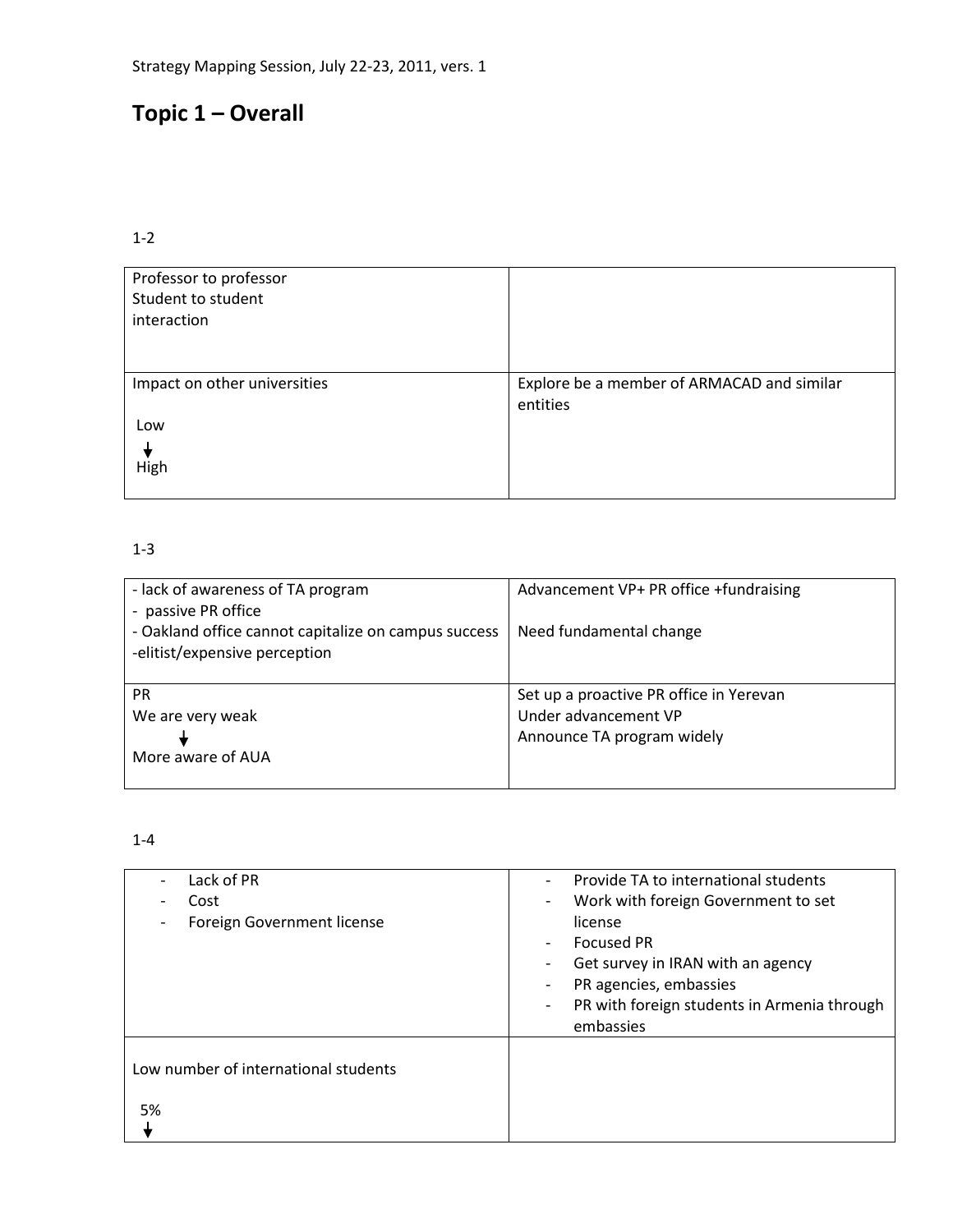30%

# **2. Sustainability**

2-1

Annual Operating

| Budget                    | \$4.5-5 mln |
|---------------------------|-------------|
| <b>Tuition Revenue</b>    |             |
| (Academic Programs        | 16 %        |
| + Extension)              | 8%          |
| Endowment                 |             |
| UC held                   | 7%          |
| AGBU held                 | 8%          |
| endowment                 |             |
| <b>Business Centers</b>   | 25%         |
| <b>Structural Deficit</b> | 28%         |
| Research Centers          | 8%          |

# **3. Impact**

Limited impact compared to potential

- Influence on educational system
- Number of graduates
- Ahead in some areas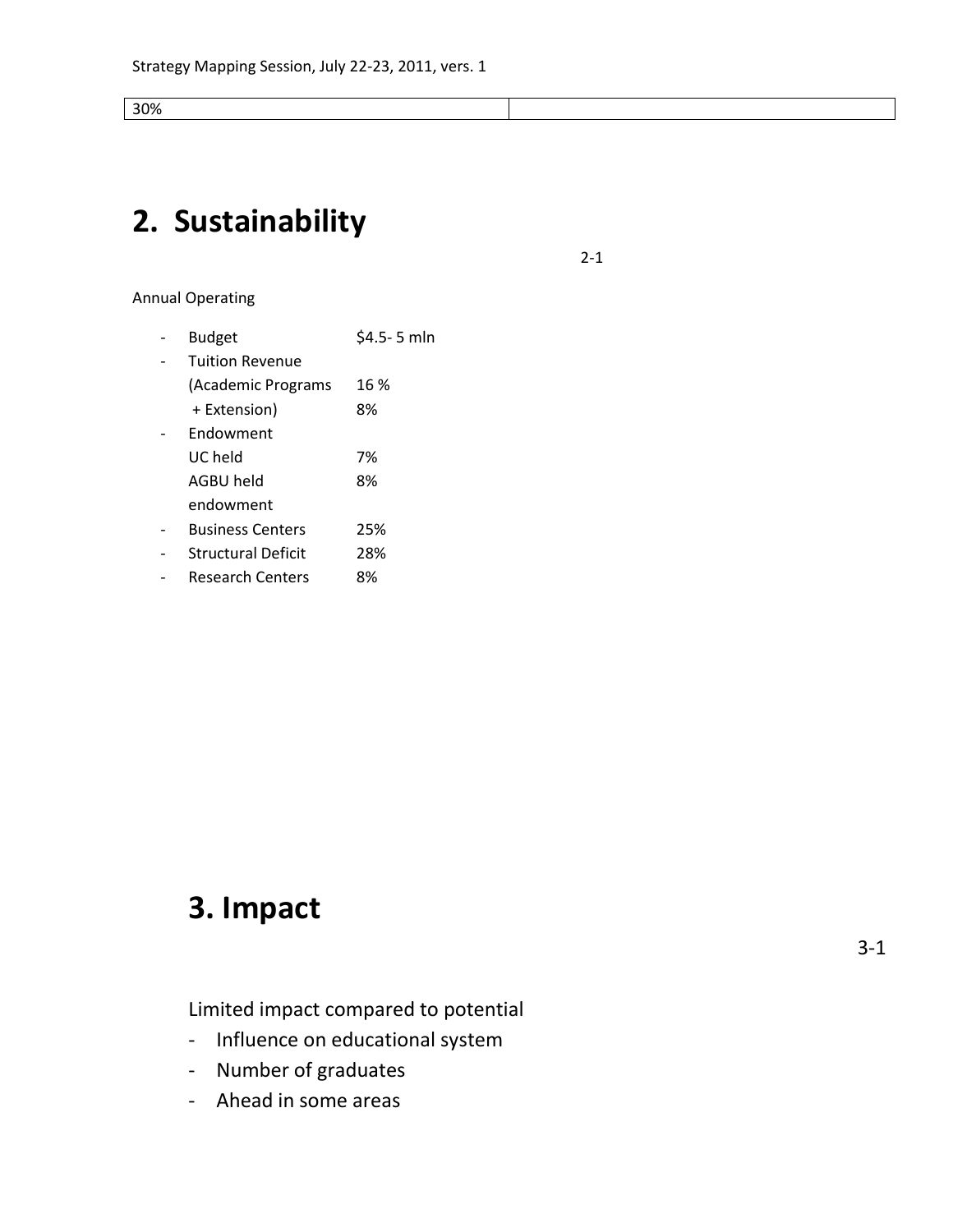- Graduates are not integrated in the government economy

Decreasing quality of education

- Worse impact

Perception of better quality for US graduates vs. AUA Need closer links with the government and industry Increase research Make real-life problems topics for Masters' Theses Increase the quality of education Bring it closer to practice

3-3

Increase research methods component in the curriculum Decreasing quality of applicants Increase PR effort Graduates don't fit in the current "traditional" business set-up Impact on knowledge creation dissemination and application No regional impact

| - Lack of "real" international | - Exchange programs |
|--------------------------------|---------------------|
| experience of the AUA          | - Increase research |
| - Better quality of education  | - Target audience   |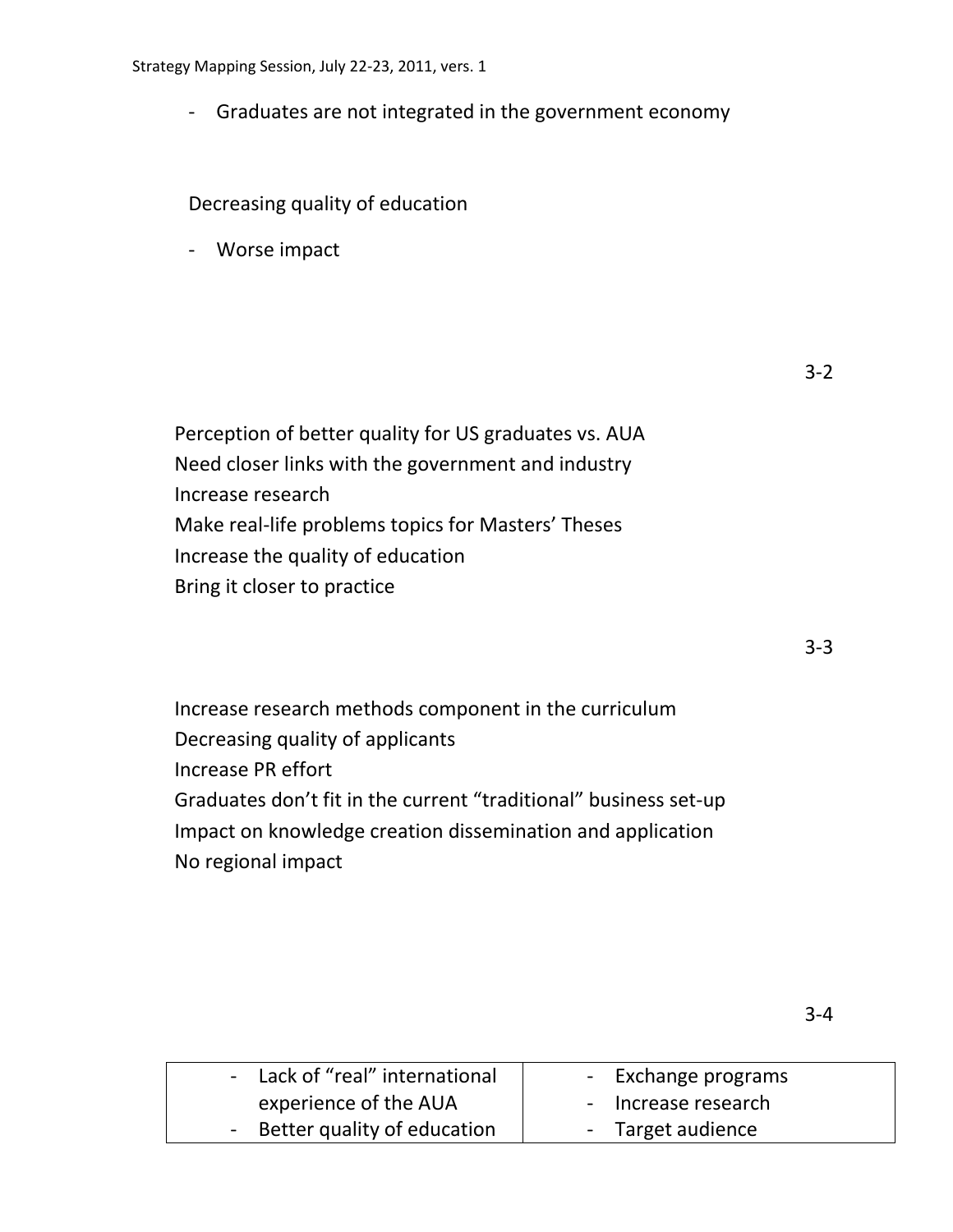| abroad (perception)<br>More career opportunities<br>Weak PR both in Armenia<br>and abroad<br>No undergraduate program<br>Lack of cooperation with<br>other universities<br><b>Financial issues</b> | Better requirement<br>mechanisms<br>Job placements<br>Career fairs<br>Cultivate<br>Large employers/stakeholders<br>by sector<br>Fit to market, too advanced<br>not focused<br>Advertise AUA course in a<br>social networking |
|----------------------------------------------------------------------------------------------------------------------------------------------------------------------------------------------------|------------------------------------------------------------------------------------------------------------------------------------------------------------------------------------------------------------------------------|
| Less good students apply to AUA                                                                                                                                                                    |                                                                                                                                                                                                                              |

## **4. STAKEHOLDERS** 4-1

Initial List

Students (local, foreign, current, future), Faculties, Staff, Alumni, Parents

Public Sector (employer, Government as partner)

Private Sector (employer, partner, competitor)

Other educational institutions in Armenia (competitor, partner)

UC system, donors, research funders, project beneficiaries

| WASC |           | 1st        | 2 <sub>nd</sub> | 3rd              |
|------|-----------|------------|-----------------|------------------|
|      | CA        |            | <b>OEIA</b>     | Proj. Ben.       |
|      | AH        | Alumni     | Priv. S.        | Students         |
|      | <b>MB</b> |            |                 | <b>Employers</b> |
|      | EM        | Priv. Sec. | Pub. Sec.       | Alum             |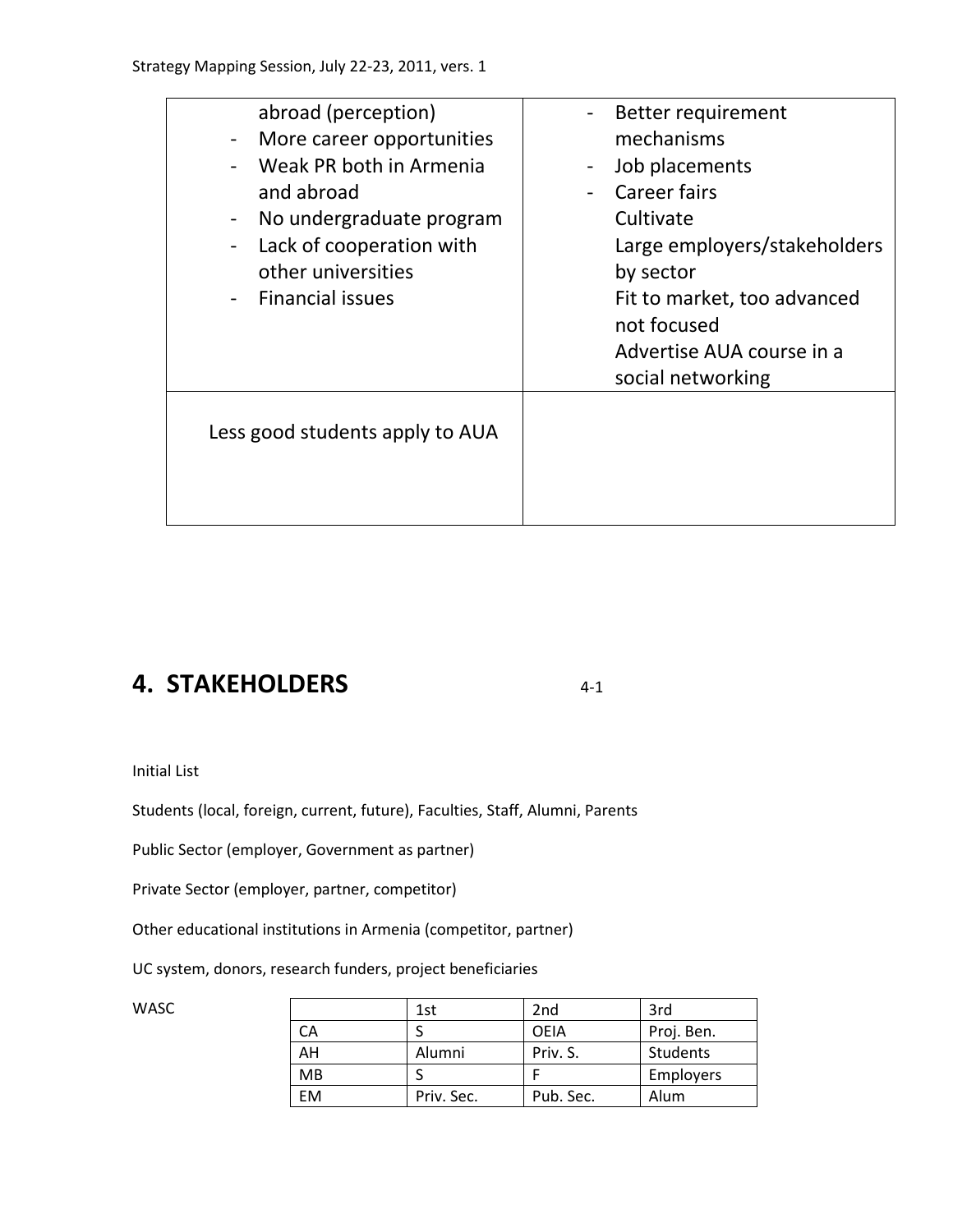Mark top 3 SH each

Our order of Tool use.

- 1) Students, Applicants
- 2) Private sector
- 3) Alumni

And if we have time , other SH groups

Applicants/Students at SH group (including future students, ie. Undergraduates, applicants)

### Brainstorming Problems

#### Tuition(Academic)

- Admission Process is expensive, unfriendly not transparent complicated vis a vis selectivity Extra Curricular Activities/Services (Gym, Clubs, Students Lounge, Job placement) Few Benefits (ie. free internet, not much else)
- Job Placement upon graduation, Supply- Demand mismatch Internships (in Armenia, elsewhere) Unfriendly environment (Applicants' questions not answered politely, site is not user friendly (only English), institution not transparent, fails expectations of a Western university) Lack of choice of faculty and courses Lack of faculty continuity

#### Applicants

4-3

#### Admission Process

Problems- Complex, unfriendly, website only in English, expensive, unfamiliar, high costs

Courses

| <b>WASC</b>                                           | French University-Simplified, cheaper, shorter |
|-------------------------------------------------------|------------------------------------------------|
| Decision based on Arbitrary Standards                 | approach                                       |
| English only website policy                           | Relative vs Absolute admission criteria        |
| Outreach/PR lack of emphasis                          |                                                |
| 2- step to 1- step didn't simplify or shorten process |                                                |
| Current process results in high selection             |                                                |
| Army                                                  |                                                |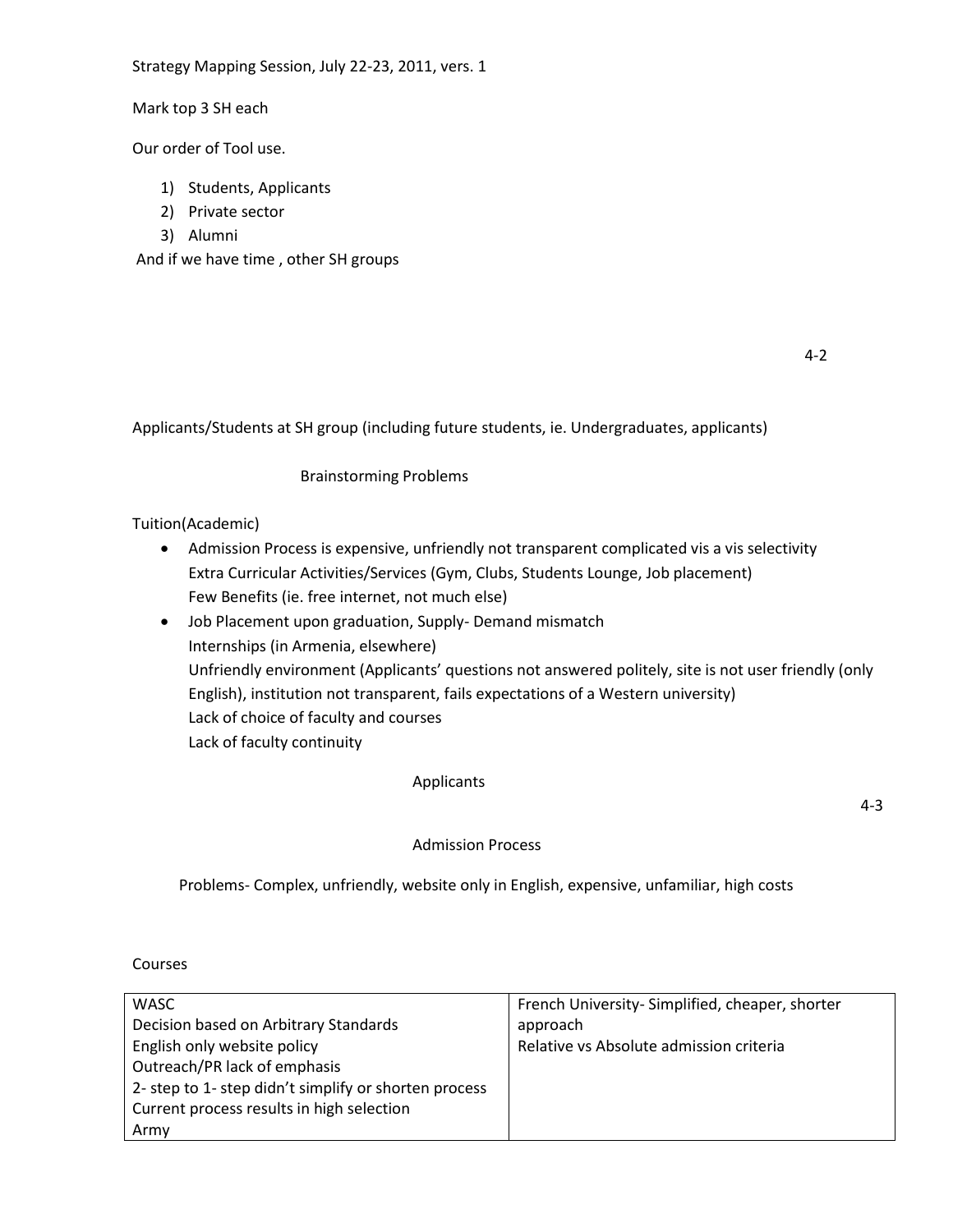|                           | Streamline(find simplest US analog) Process    |
|---------------------------|------------------------------------------------|
| Complex                   | Reduce admission fee                           |
| Unfriendly                | Subsidize testing (internally via partnership- |
| Website only English      | government, Private sector)                    |
| Website not user friendly | Rebates for future admits who deserve for a.d  |
|                           | Scholarships for Private Sector                |
|                           | Website in Multilanguage, user friendly        |
|                           | On Apps                                        |
|                           | More PR to make our process more familiar      |

4-4

Students- Job Placement

## Supply-Demand Mismatch

| Small scale                                         | More internships                                    |
|-----------------------------------------------------|-----------------------------------------------------|
| Overtaxed faculty, Bnd. incentives for faculty      | ID target sectors and conduct needs assessment      |
| Too far partnerships in private sector              | Look into future, not responsive to yesterday's     |
| Disconnect with Private Sector (faculty experience, | needs                                               |
| curriculum development)                             | <b>Bigger University</b>                            |
| Needs assessment, market research insufficient      |                                                     |
| Skills not what private sector wants, need for more | Government subsidized incentives for Public Sector  |
| employable skills                                   | jobs                                                |
| Scale/ size prevents tracks                         | Align courses to match skills IDed by Updated       |
| Program accommodate faculty resources not vice      | Detailed Needs Assessment                           |
| versa                                               | Use Department Research Centers to Outreach, ID,    |
| Faculty turnover                                    | assess, market + in response, provide in house      |
|                                                     | opportunities to bridge the gap.                    |
|                                                     | (PPP) Donor, Private sector, Partnerships to create |
|                                                     | courses to address market needs                     |
|                                                     | More distance learning                              |
|                                                     | Exchange with other Academic Institutions           |
|                                                     | Revitalize Advisory Board                           |
|                                                     |                                                     |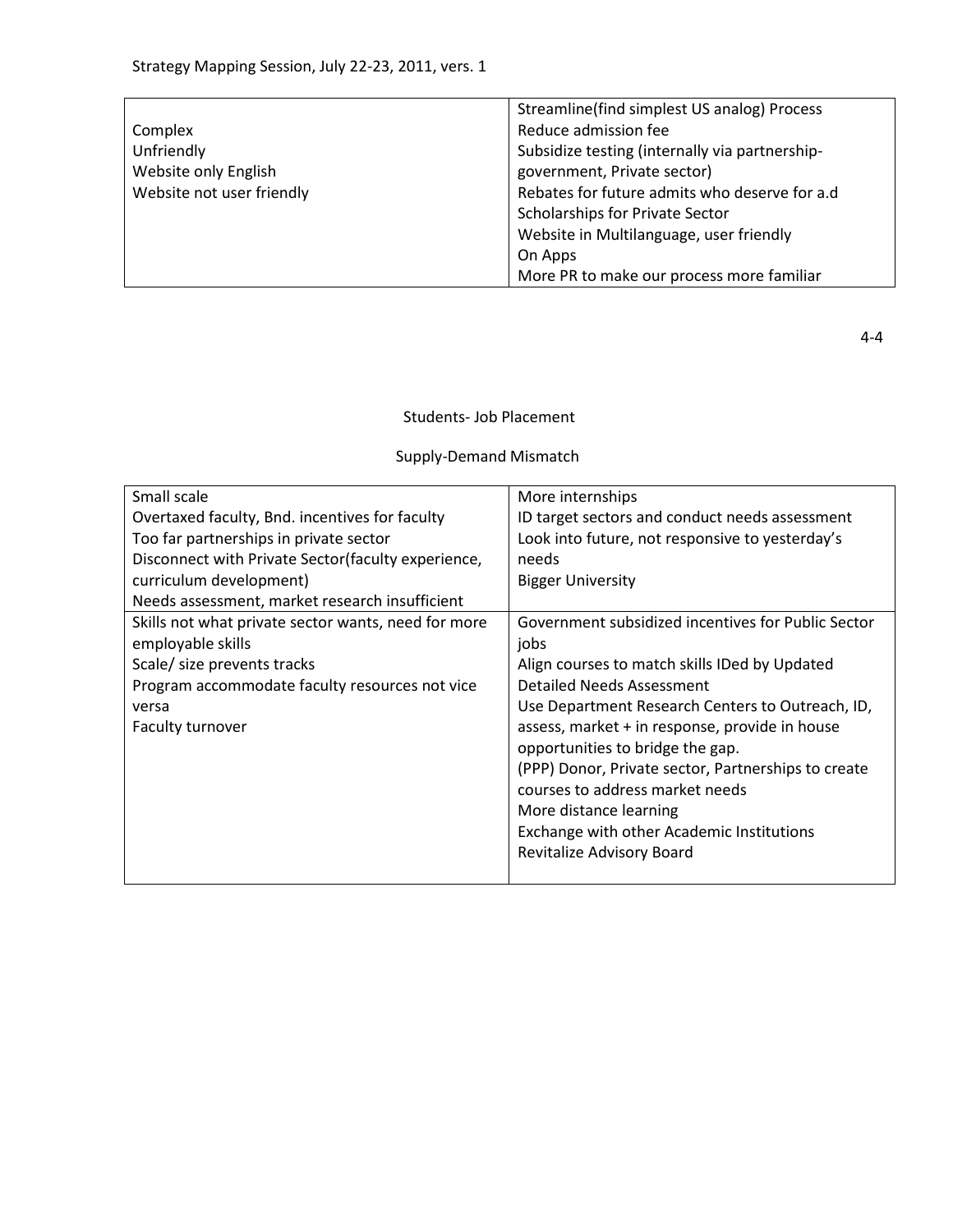## **5- Competition & Collaboration**

## 5-1

|                             | Education | $R+D$ |
|-----------------------------|-----------|-------|
| Local<br>Regional<br>Global |           |       |

| Competition |  |
|-------------|--|
|-------------|--|

Local

-French University – objective

- Slavonic- objective

-YSU- objective/subjective

-The rest- subjective

-Agricultural University

-Future Tech University

Regional

-Millennium University

-Russian Universities

-AUB

-Iran/India/other

Global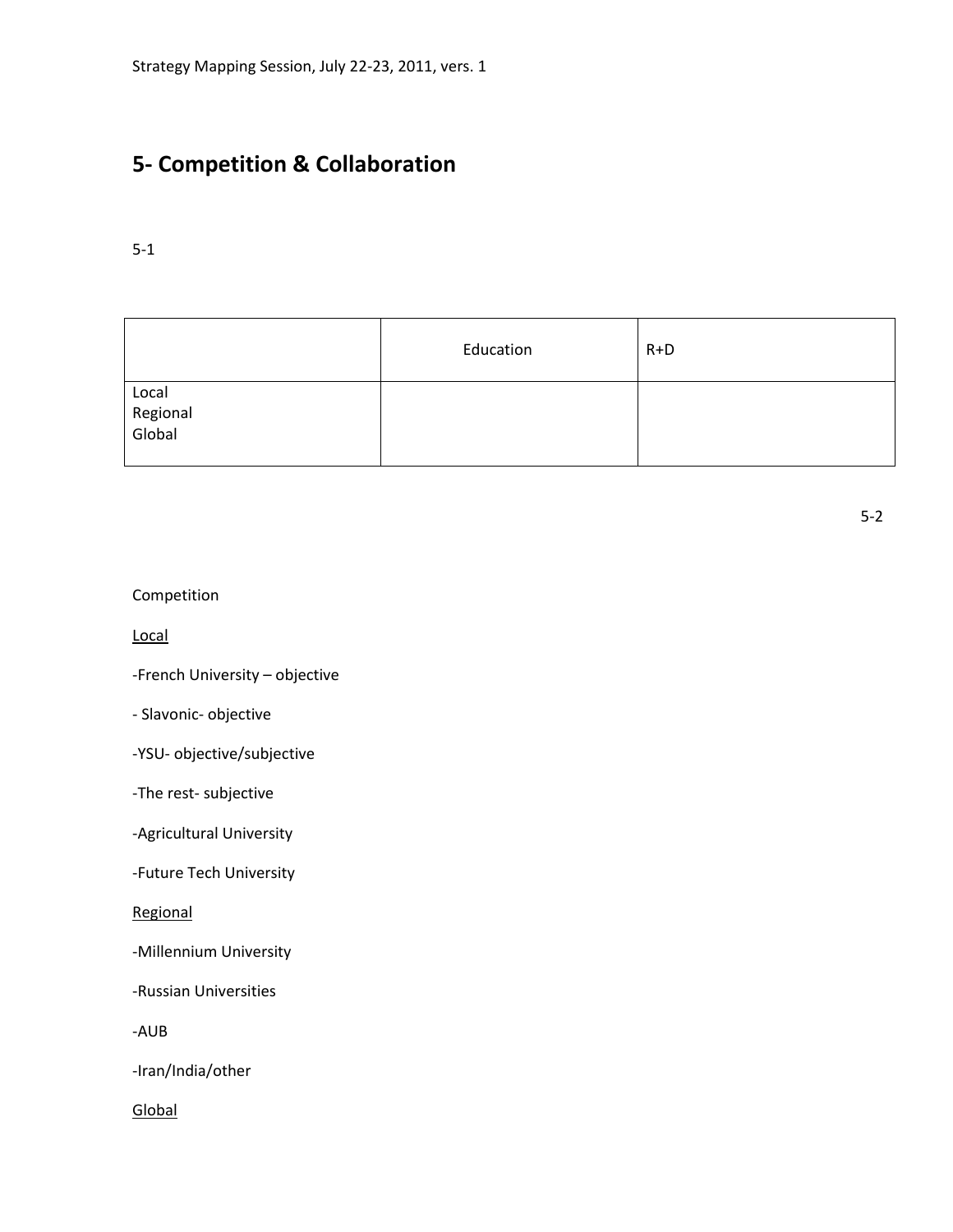-Muskie/IREX

-Chevening

-Fulbright

5-3

## Collaboration

-Education

-R +D

-Job Placement

-Internships

-Scholarships

-Networking

- AAICU
- Universities as above
- Companies
- Public Sector
- Leading International Universities
- Donors- Diaspora Networks

#### R+D

- Companies- Diaspora Networks
- Government
- **Schools**
- Donors
- International Foundations
- Other R+D centers in Armenia abroad

Collaboration Education **Schools** as applicants' suppliers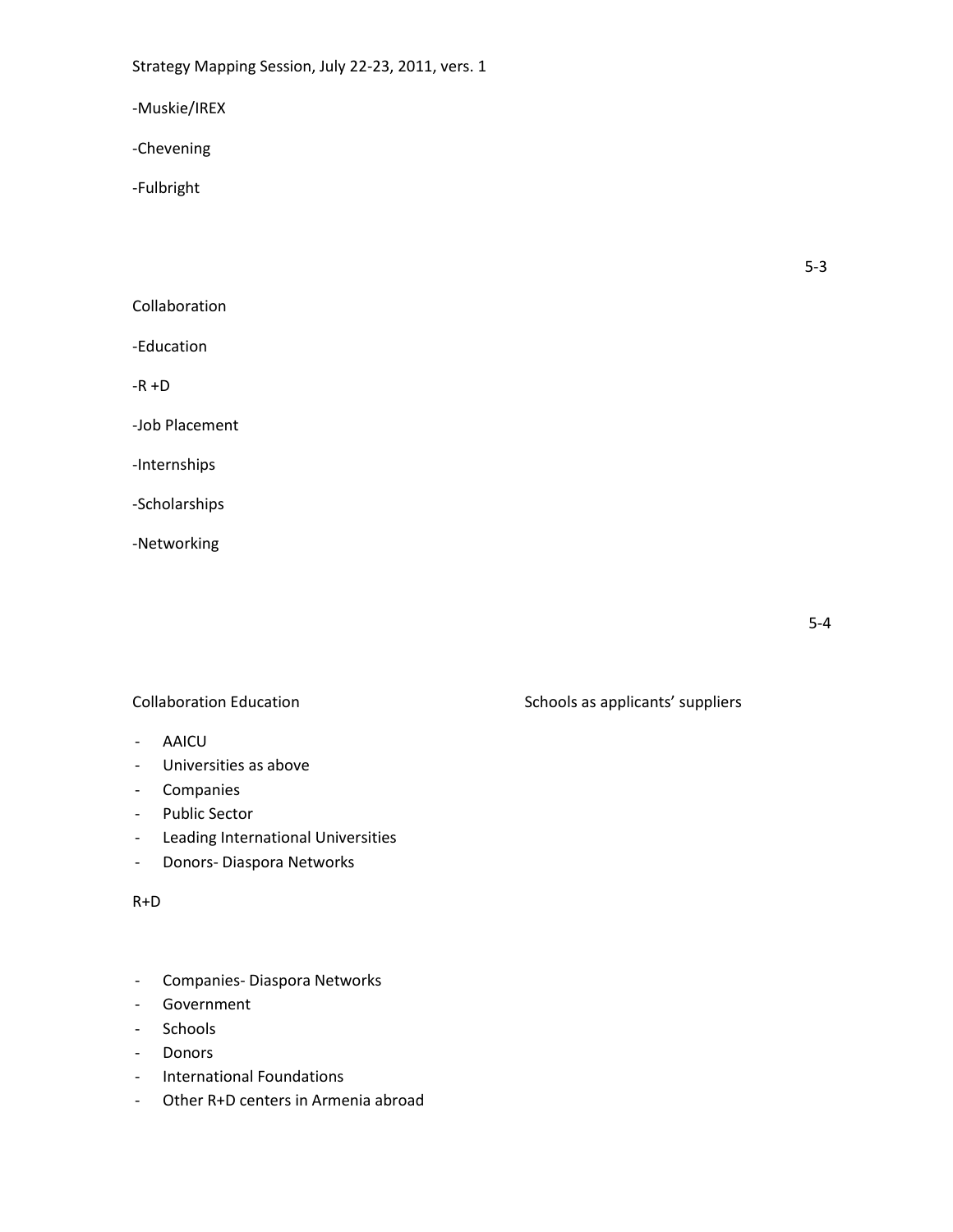To-do list

- Collect better information on competition
- Develop R+D
- Top alumni network
- Collect information on Grants and research programs
- Establish connections to the private sector
- Collaborate with the government
- Promotion (use satellite TV)

| Low awareness of AUA lack of recourses           | Plan+ implement                                     |
|--------------------------------------------------|-----------------------------------------------------|
| Different culture+ values lack of information no | A PR campaign(targeting)                            |
| structured portfolio no focused effort           | Assess the existing resources                       |
| Planned and implemented                          | Improve spending efficiency                         |
|                                                  | Fund-raising                                        |
|                                                  | Identify "advanced" links in other universities and |
|                                                  | establish cooperation                               |
|                                                  | Identify market needs and start research activities |
|                                                  | involving students                                  |
|                                                  | Start next academic programs as adapt existing ones |
| Lack of collaboration                            | Activate advisory board identify and facilitate     |
|                                                  | collaboration                                       |
|                                                  | Identify needs                                      |
|                                                  | Identify who would best satisfy them review pricing |
|                                                  | mechanism                                           |
|                                                  |                                                     |

| Resting on laurels<br>Lack of recourses<br>Complicated and expensive admission process<br>Lack of incentives<br>Insufficient connection to the stakeholders<br>Lack of internships and exchange programs<br>New regional initiatives | Increase international recruitment<br>Ask Chaghig about admission process<br>Needs assessment<br>Internship, joint projects<br>Exchange programs with regional and US universities<br>Adapt academic |
|--------------------------------------------------------------------------------------------------------------------------------------------------------------------------------------------------------------------------------------|------------------------------------------------------------------------------------------------------------------------------------------------------------------------------------------------------|
| Competition is catching up                                                                                                                                                                                                           | Programs to the current needs<br>Establish joint academic programs with leading<br>universities                                                                                                      |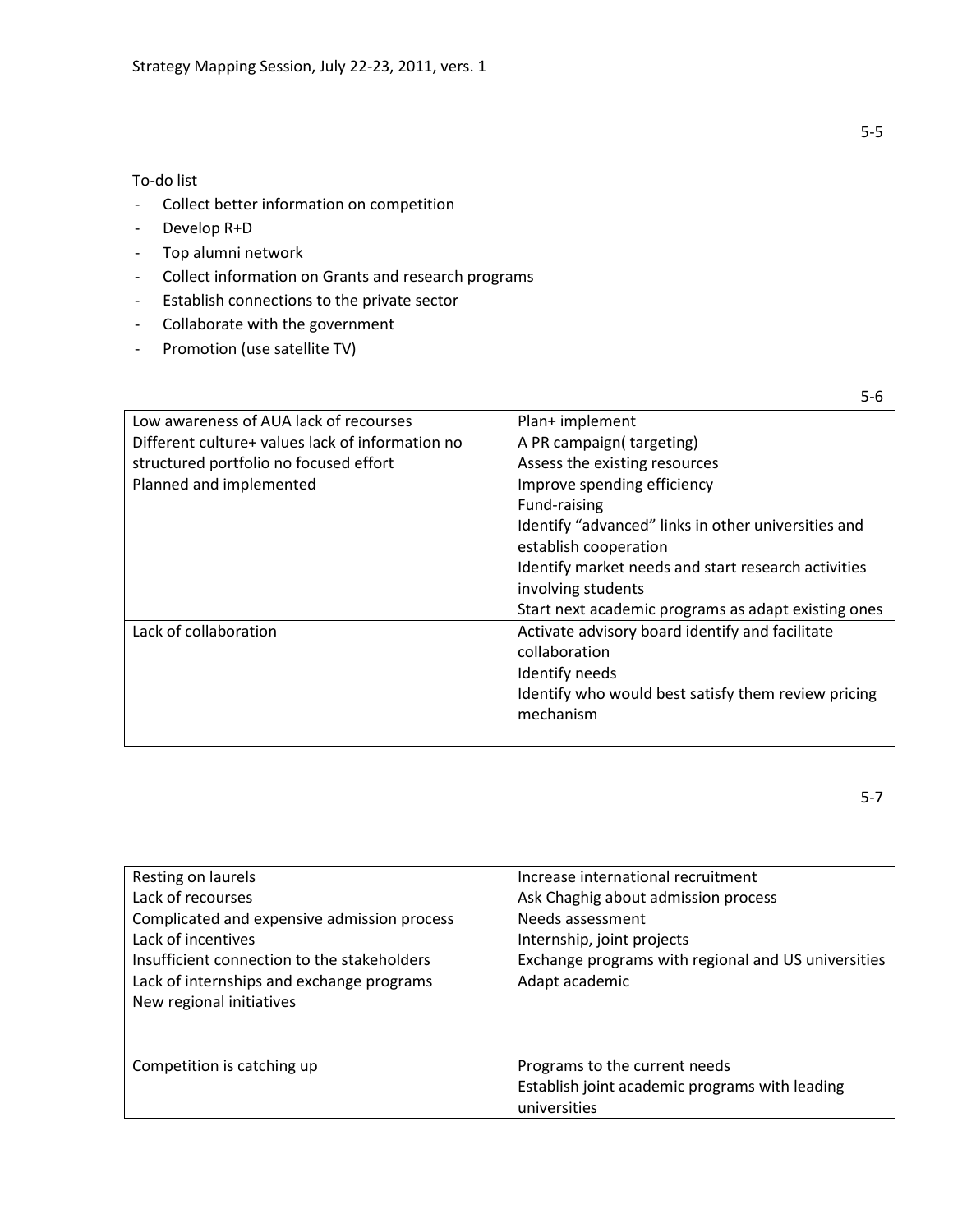Recommendations

Complete needs assessment

Market

Our internal

Identify leading organizations for collaboration find common ground

Improve PR

Adapt academic programs to market needs

Start joint academic and R+D programs with leading universities

Review the admission process

## **6 – Master's Programs**

## 6-2

| No econ program<br>Grads are arrogant, expect high position<br>Grads are not ready for high paid position they<br>expect<br>AUA programs may not include Armenian specific<br>topics |  |
|--------------------------------------------------------------------------------------------------------------------------------------------------------------------------------------|--|
| Cold relation between CBA V AUA<br>(CBA has a large training budget)                                                                                                                 |  |

| MBA perceived to be outdated content wise       |  |
|-------------------------------------------------|--|
| Grads' English not proficient                   |  |
| AUA not as far ahead as before relative to      |  |
| MBA lack of specialization such as tourism, art |  |
| management.                                     |  |
|                                                 |  |
|                                                 |  |
| Deficiencies in existing programs               |  |
| Cross registration                              |  |
| <b>Public Administration=Government</b>         |  |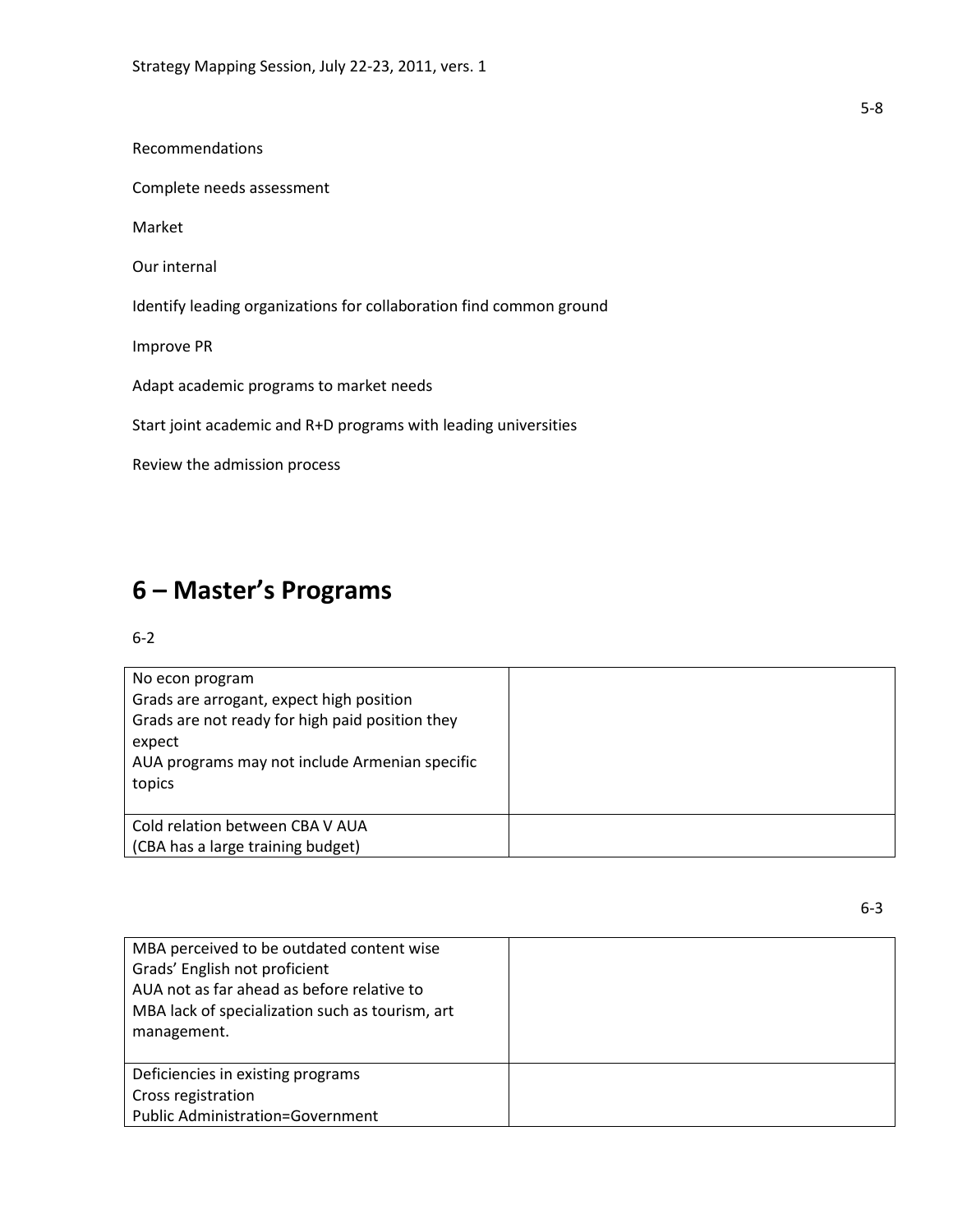| Disconnect Program=Market Mission |  |
|-----------------------------------|--|
|-----------------------------------|--|

| Program Mismatch                                    | Other English language institutions                  |
|-----------------------------------------------------|------------------------------------------------------|
| <b>Cultural differences</b>                         | Faculty more Armenia-ready                           |
| Non-integration into Armenian life                  | Collaborate with other universities, share Fulbright |
| Faculty/non-resident, non-core                      | scholars                                             |
| Curriculum not keeping pace with market, university | Not inward, but outward looking                      |
| complementarity => competition                      | Collaborate to breakdown barriers                    |
| change in position, conditions                      | Find partners                                        |
| AUA attitudes, distance from local                  | Study attitudes, how to change attitudes             |
|                                                     | Too routine, not cutting edge                        |
| Program disconnect with market, society, other      | Focus on areas where national and global excellence  |
| universities                                        | converge                                             |
|                                                     | Draw faculty and students into international trends  |

| Inadequate public outreach                       | Innovation                                           |
|--------------------------------------------------|------------------------------------------------------|
| In the past lectures by visiting celebs          | Adaptive capacity                                    |
| Lack of responsiveness to market need            | Anticipate trends, e.g., new licenses, new training, |
| Low methodological innovation                    | new standards                                        |
| Lack of resident management                      | Gather info on trends                                |
| Not entrepreneurial                              | Market research                                      |
| Not responsive to evolving needs                 | Networking                                           |
| Mismatch with market - largely inward focused on | <b>Fyaluation</b>                                    |
| university prep                                  | Out of Yerevan                                       |
|                                                  | Diversity in offerings - expand/extend what the      |
|                                                  | university offers, not duplicate academic programs   |
|                                                  | Develop corporate accounts                           |
|                                                  | Redesign cost structure and incentives               |
| Extension not connecting to community academic   | Reestablish AUA's roles as an environment of         |
| programs                                         | intellectual life, exchange and outreach             |
|                                                  |                                                      |

| Lack number of qualified instructors |  |
|--------------------------------------|--|
|--------------------------------------|--|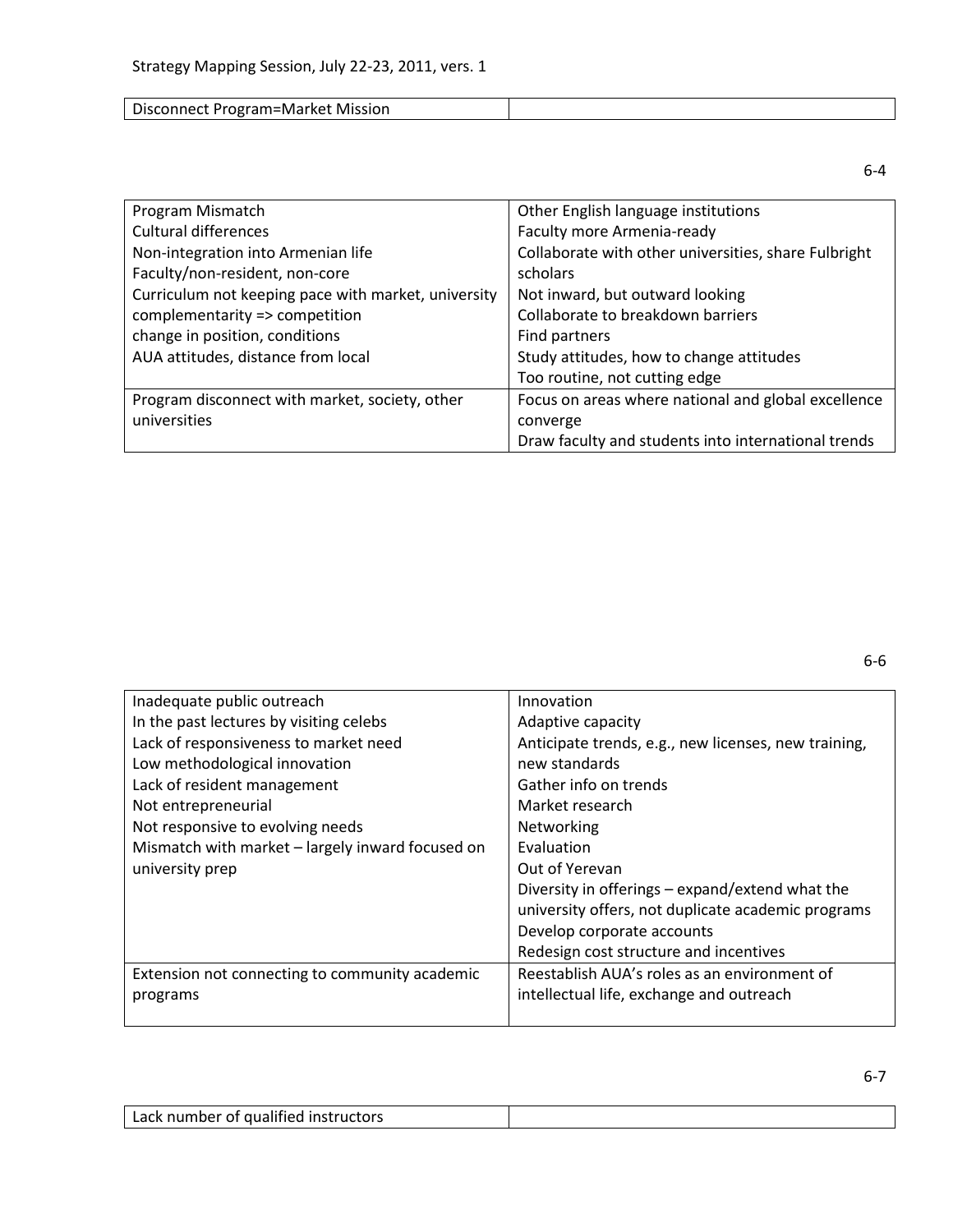| Lack of oversight                          |  |
|--------------------------------------------|--|
| Uneven Extension quality affects AUA brand |  |

6-8

| AUA Programs generally | Refrain from competing with existing offerings of |
|------------------------|---------------------------------------------------|
|                        | academic programs, more generally add value in    |
|                        | Armenia, avoid duplicating or weakening other     |
|                        | programs in Armenia                               |

| Or Aid                                  | Reduce OH             |
|-----------------------------------------|-----------------------|
| NGO agencies                            | Have a grants officer |
| No grants officer to negotiate          |                       |
|                                         |                       |
| Best effectiveness and research centers |                       |
| No OH on many projects                  |                       |
|                                         |                       |

## **7 – Research Centers**

# **8 – Undergraduate Programs**

Programs

- Legal and local issues
- **•** Insufficient English skills
- Decision of Majors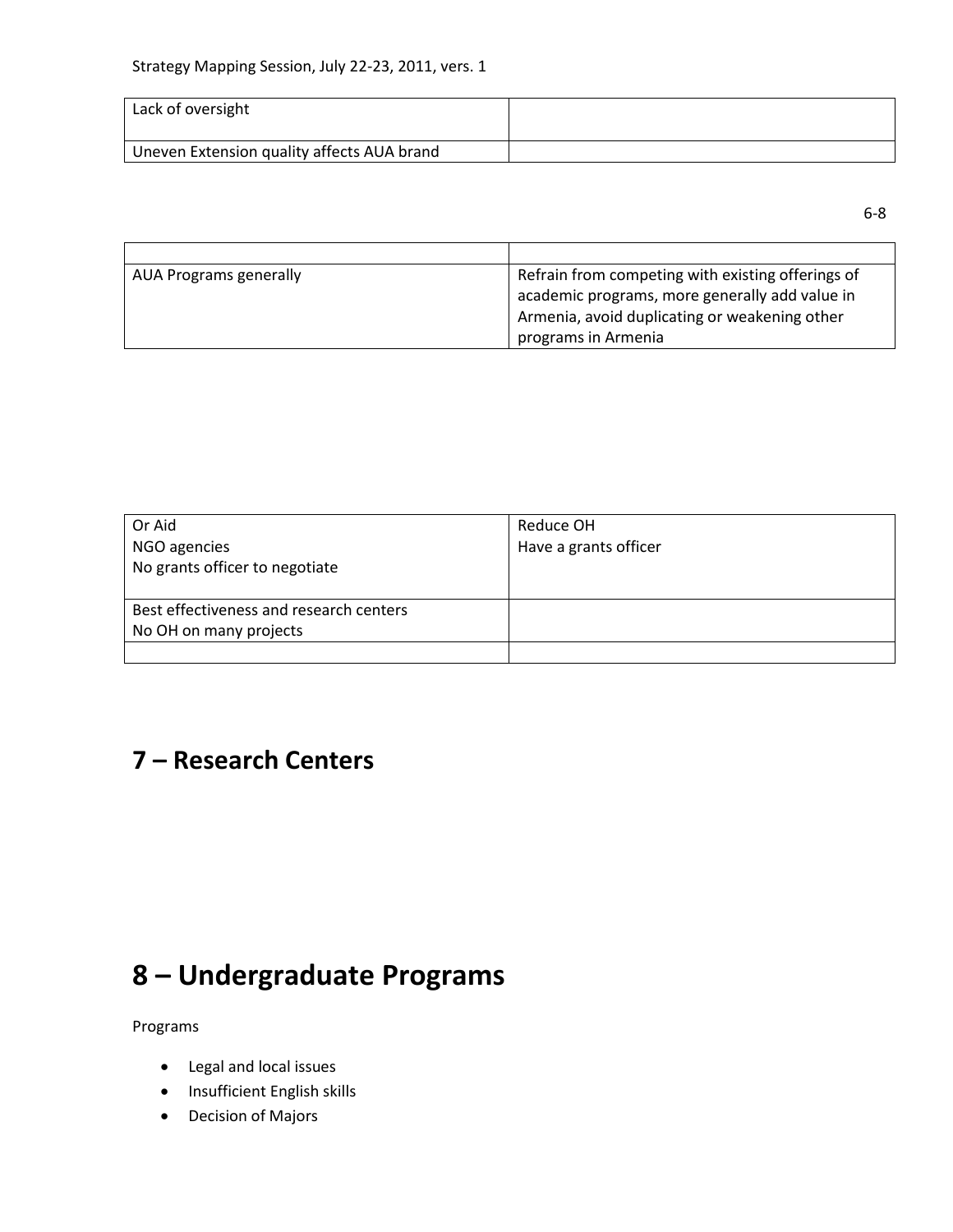- Quality insurance compared to competition, also maintaining quality during growth
- Faculty growth
- Undermining AUA MA demand
- Increasing negative phenomenon of AUA "isolation" for society
- Cultural change challenge is with less mature, younger, less experienced
- Balancing local requirement (Arm. Language, history, lit. etc) with AUA/ American Standards/requirements.
- Avoiding mismatch between output skills of graduates and needs of employers/society (language, other)
- Loss of cultural identity
- Addition of BA highlights missing piece (PHD)
- Added competition from other local universities
- Capital infusion initially
- Price point for tuition
- Financial Aid Model
- Admission Criteria (TOEFL, State Exams, SAT)

### How to choose the majors

**Objectives** 

Employable graduates

Graduates change agents

Strong candidate graduate students

Feeder to our grad programs

Research oriented grads

Opportunity to broaden/create new specialization needed in Armenia

Bigger impact (mentocracy, values, standards)

Increased popularity (more foreign students, AUA's image)

Become less isolated, more integrated/interconnected

Economics Environmental Sciences Communication MIS Translation/Linguistics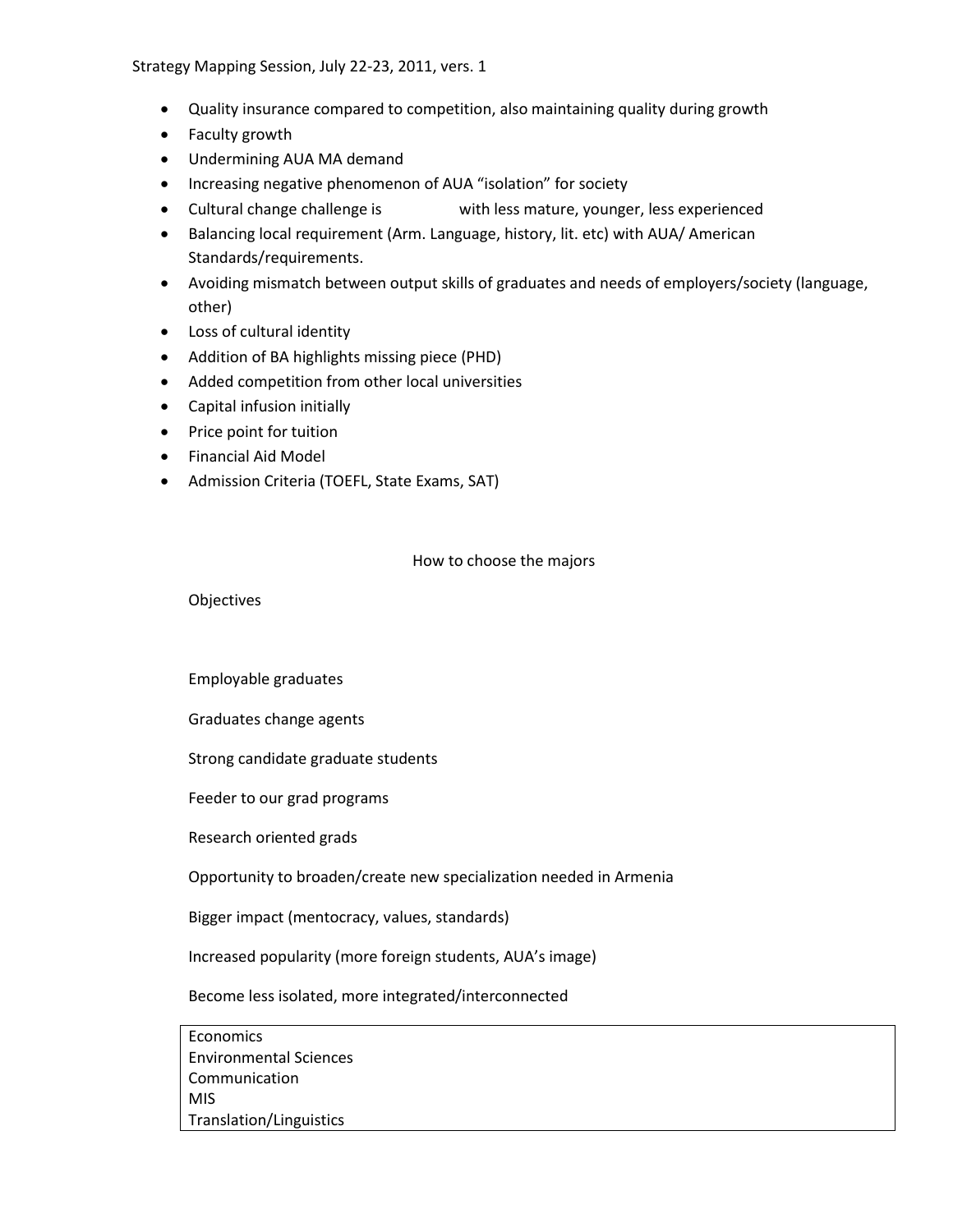Business Industrial Engineering IA

## **9 – Operational Efficiency**

Topics – satisfaction:

- 1. Quarter vs. Semester system
- 2. Resident vs. remote deans
- 3. Evaluation of nonacademic units/efficiency
- 4. Org chart structure
- 5. Information Management
- 6. Technosystems
- 7. Morale Satisfaction

Using the Circle Chart for Problem-solving

Q1 paid low

Unfairly

Not what they are worth on the market

Not indexed for inflation

Low prof. development opportunities

No benefits (health, dental, retirement)

No bonuses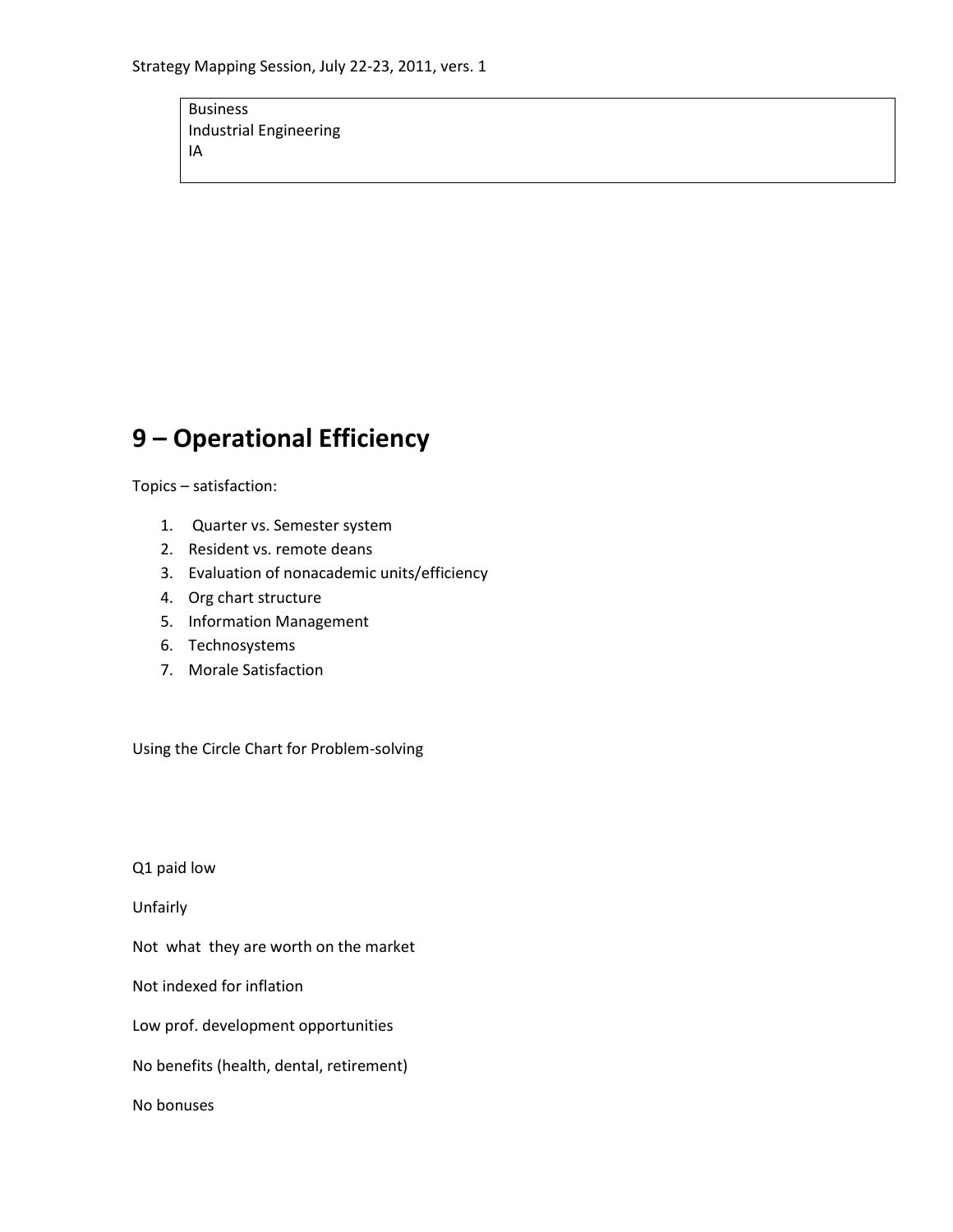Strategy Mapping Session, July 22-23, 2011, vers. 1 No tuition remission for family No appreciation for long term in loyal service to AUA Unhappy with short-term contracts Extension program instructors have not the same contract conditions Q2 budget cuts free to uncertainty about quantity of recruitment to EP Q3 Change in HR and employment policy Trust building Team building and accountability More consultative process Fewer meeting admin work Scholarly interactions and intellectual cultural events

Q4 President meeting start- September – Pn 6 months multiyear contract

Employee Appreciation day make regular

Best employee recognize seniority

Q1 – Lack of permance and involvement/service from resident faculty

Short commitments

Symptoms – erros in reservation system

Alumni not sufficiently engaged

Missed opportunities with government

Q2 Lack of funds for protection system. Weak dysfunctional development office, accountability of higher level administration

Fiscal security, insufficient fundraising

Research activity

Lack of awareness of AUA